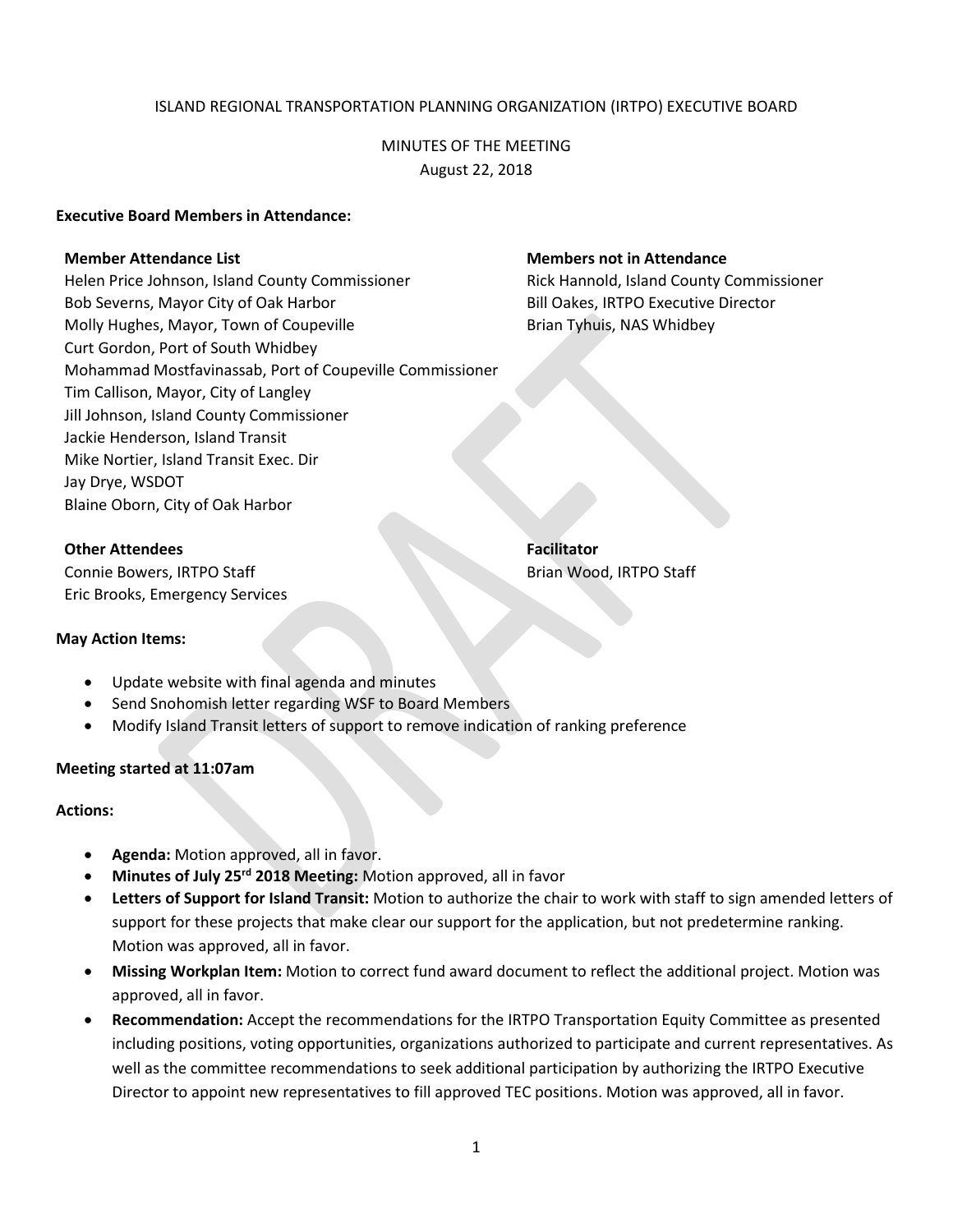## **Island Transit Letters of Support**

- The Board reviews 5 draft letters of support for Island Transit's applications to WSDOT's Consolidated Grant Program.
- Question: Is it was appropriate for the IRTPO to pledge support for projects that they will be responsible for ranking.
- Answer: The IRTPO is being asked to support Island Transit moving forward with an application, but the letters do not suggest how the project will be ranked. This type of letter is standard to ensure that a project fits within the regional context.
- Question: Should the IRTPO show specific support for a project rather than simply indicating the application is appropriate?
- Answer: This is a pre-application letter.
- Question: How do we know we support these projects when we haven't seen other projects that might cause us to change our mind.
- Answer: These letters really assure that the projects do not pose regional conflicts.
- Determination: The letter can be modified to make less specific claims about the importance of the projects to the region. We want to remove the appearance of favoritism.

## **IRTPO Call For Projects missed workplan item:**

- The Board reviewed the award workplan summary page from the July project meeting.
	- $\circ$  It was noted that the Ault Field/Goldie Rd intersection project and its ranking had been reviewed in July, but the project was not listed in the final table of projects and awards.
	- $\circ$  The Board was asked to approve an amended table that included the project.
	- o Updated table:

#### **STBG & TAP Fund Award Recommendations IRTPO TAC - July 2018**

| <b>Paving Set Aside</b>                                                                                                                      |            | <b>Funding</b> |
|----------------------------------------------------------------------------------------------------------------------------------------------|------------|----------------|
| Coupeville: Terry Road Paving                                                                                                                | 2019       | \$75,000       |
|                                                                                                                                              |            |                |
| <b>Surface Transportation Block Grant Projects</b>                                                                                           |            | <b>Funding</b> |
| RMG: Clinton Park & Ride & SR 525 Sidewalk Improvements                                                                                      | 2020       | \$290,000      |
| County/WSDOT: SR 20 Shoulder Widening PE                                                                                                     | 2020/25    | \$630,000      |
| County/WSDOT: SR 20 Shoulder Widening ROW                                                                                                    | 2021/25    | \$600,000      |
| Oak Harbor: NE 7th Ave Improvement Project                                                                                                   | 2020       | \$188,600      |
| County/IRTPO: Aerial Imagery                                                                                                                 | 2020       | \$177,325      |
| County/WCLT: Bos Lake Loop Trail CN                                                                                                          | 2022/26/27 | \$985,000      |
| County/OH: Hoffman to Oak Harbor Trail Funds PE                                                                                              | 2020       | \$365,000      |
| County/OH: Hoffman to Oak Harbor Trail Funds ROW                                                                                             | 2023       | \$120,000      |
| County/OH: Hoffman to Oak Harbor Trail Funds CN                                                                                              | 2024       | \$525,000      |
| County/IRTPO: Electric Vehicle Planning                                                                                                      | 2020       | \$51,900       |
| County: Ault Field/Goldie Road Intersection Improvements                                                                                     | 2020/25    | \$725,000      |
|                                                                                                                                              |            |                |
| <b>Transportation Alternative Projects (TAP)</b>                                                                                             |            | <b>Funding</b> |
| County/WCLT: Bos Lake Loop Trail (TA)                                                                                                        | 2020       | \$110,000      |
| $\mathbf{r}_1$ , and $\mathbf{r}_2$ , and $\mathbf{r}_3$ , and $\mathbf{r}_4$ , and $\mathbf{r}_5$ , and $\mathbf{r}_6$ , and $\mathbf{r}_7$ |            | $1.0 - - -$    |

| <b>Transportation Alternative Projects (TAP)</b>            |         | <b>Funding</b> |  |
|-------------------------------------------------------------|---------|----------------|--|
| County/WCLT: Bos Lake Loop Trail (TA)                       | 2020    | \$110,000      |  |
| Island Transit: Bus Stop and Shelter Solar LED Lighting     | 2019    | \$12.555       |  |
| Langley: First Street Sidewalk Improvement                  | 2019    | \$100,200      |  |
| Oak Harbor: Waterfront Trail Improvement CN                 | 2019    | \$115.742      |  |
| Island Transit: Camano Satellite Base Lighting LED Retrofit | 2019    | \$20,760       |  |
| County/State Parks: Ebey to Kettles Connector CN Funds      | 2023/24 | \$132.700      |  |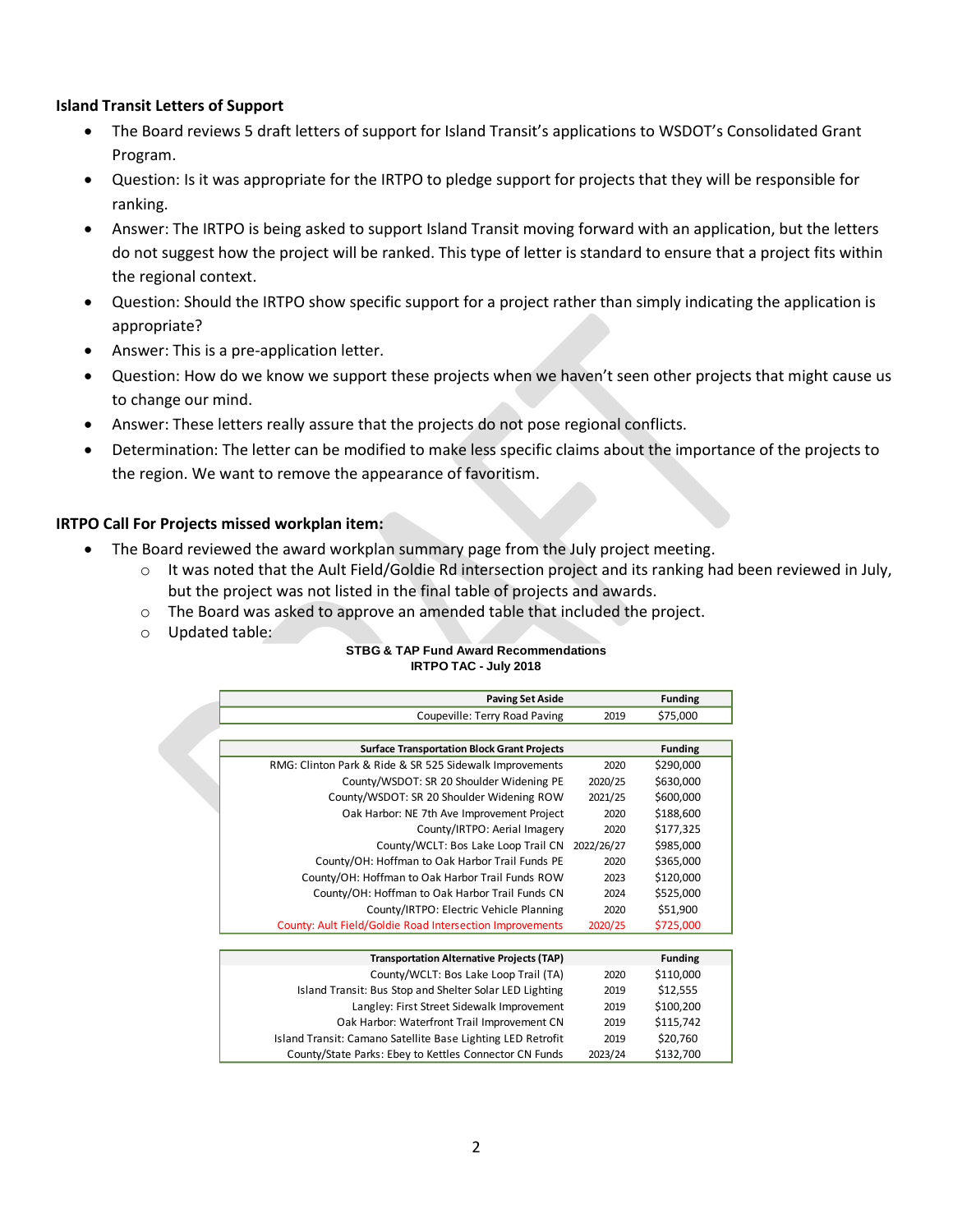# **Transportation Equity Committee (TEC) Positions and Procedures**

- Prior practices of the Committee were reviewed
- New recommendations:
	- o Meeting schedule: 2x per year and as needed to support grant efforts
	- $\circ$  IRTPO Board Chair or Executive Director may approve new organization participation or new representatives for the TEC
- Position recommendations, voting numbers per position and organization recommendations were made
- Question: Were these seats were designed for organization representation rather than citizens? We don't have individuals with issues on this committee.
- Answer: We can add citizens under each position category. This committee is only one piece. We also have the Transportation Equity Network, which does include individuals and is much more extensive.
- Comment: We need to be sensitive that geographic considerations and the diversity of people served are considered.
- TEC positions and procedures will be formalized in the Bylaws.

# **Draft Strategy Weighting**

- Strategy weighting efforts were reviewed
	- $\circ$  A robust, forced-pairs matrix evaluation of draft strategies was completed for a Camano and Whidbey meeting. Attendees defended reasons for choices.
		- Majority was accepted as group recommendation for each pair of strategies
		- Weightings were calculated for each meeting and as a combination.
		- Weighting was complex due to recognized value of each strategy and/or difficulty separating strategies
		- High scoring across both meetings: Preservation, Regional Connectivity, Last Mile Connectivity
- It was noted that the Board has two opportunities to weigh in regarding how projects are ranked:
	- o Adjust position of one or more strategy rankings
	- o Adjust position of a ranked project
- Question: Which strategy addresses health and wellness?
- Answer: All strategies have the potential to address that issue. The plan in general targets meeting the transportation needs of special needs populations.
- Two handouts were provided to the Board:
	- $\circ$  Handout showing how some projects aligned to the strategies. It was noted that Ryan's House is interested in making an application and the Stanwood Community and Senior Center as well.
	- $\circ$  Handout of strategy operational definitions, developed to aid the ranking process.
- Comment: Minimize travel distance is an important strategy.
- Disaster preparation was noted to be complicated. Follow-up with emergency management staff revealed the following:
	- o No current financial need
	- o Address language, visual, hearing, mobility, and other barriers
	- o Some vehicles offer accessible transportation
	- o Needs include:
		- **Inventory of accessible vehicles**
		- Coordination between human services agencies/organizations
		- Better knowledge of individuals who will need assistance
			- Registry: HIPA Concerns, Privacy, Creating unrealistic expectations
	- o Programs to address needs have been initiated and funded, but lack staffing
- Question: If draft strategy definitions were not approved, why were they used to influence the weighting?
- Answer: Strategy statements were approved. Definitions were developed to facilitate weighting conversation.